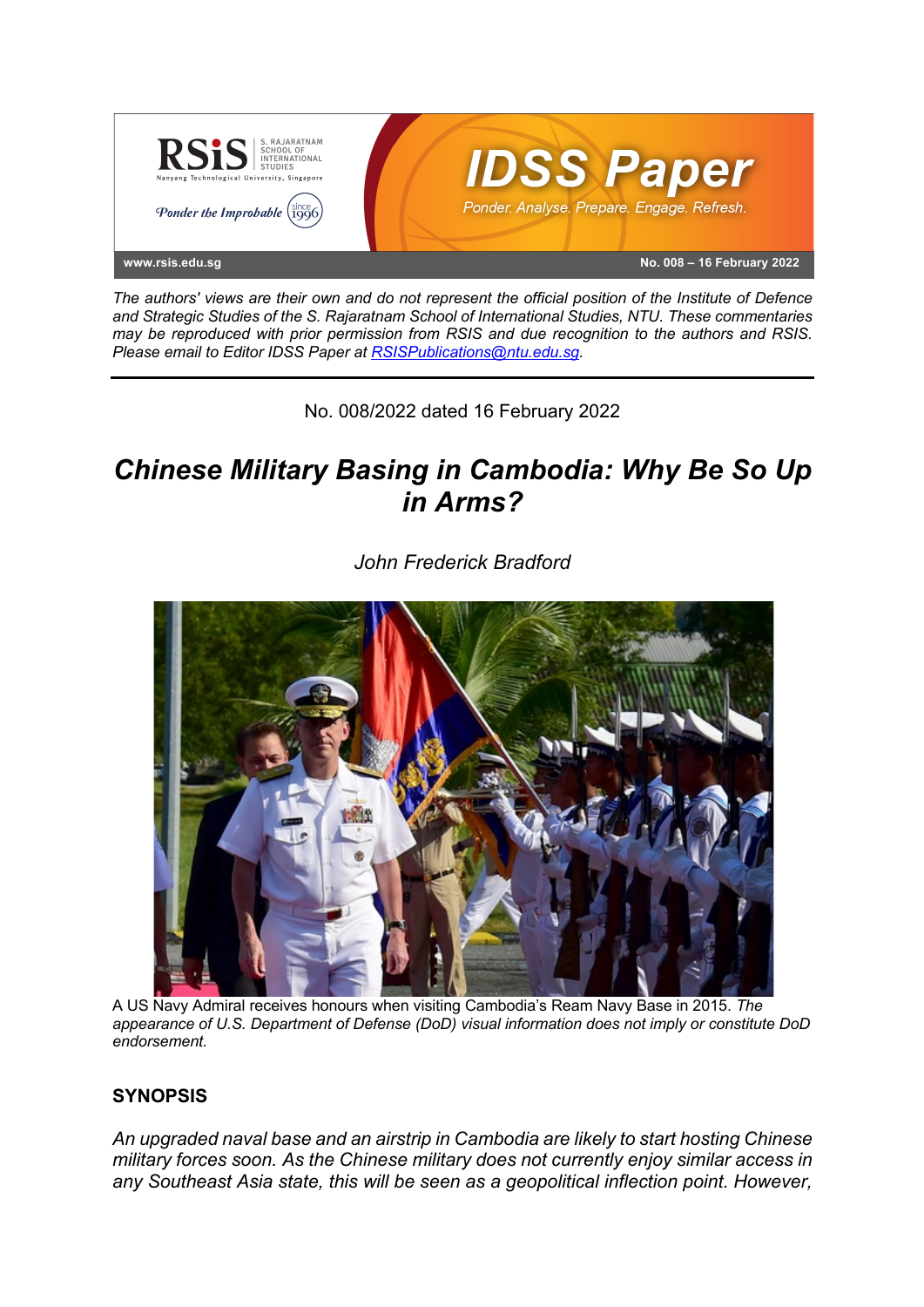*these facilities will offer few new operational advantages for the Chinese military. In this context, the US protests regarding the arrangement appear poorly aligned with American strategic interests.*

### **COMMENTARY**

China appears poised to gain regular access to a pair of military facilities in Cambodia, the Royal Cambodian Navy (RCN) Ream Naval Base and an airstrip in the Dara Sakor resort area. In January 2022, commercial satellites spotted two dredges at work in Ream undertaking the sort of activities necessary to enable large military ships to access the harbour. Meanwhile, the Dara Sakor airport is reportedly being configured to support military aircraft. Both locations were discussed in a 2019 *Wall Street Journal*  exposé citing anonymous US and allied government sources, who exposed a secret China-Cambodia agreement granting the People's Liberation Army (PLA) unfettered access to these facilities. Cambodian officials deny the existence of such an agreement but have confirmed the construction is backed by China.

Were the PLA to begin regularly accessing these facilities, it would be a geopolitical watershed. Unlike the United States, China does not currently have such options at the bases of any Southeast Asian nation. However, access to these facilities does not offer China consequential military power, and the American diplomatic response seems ham-fisted or even counterproductive.

Some might imagine the facilities becoming full-fledged "PLA bases" similar to that which China controls in Djibouti. However, a "base" can take many forms, including one where forces are not permanently stationed and the host nation retains its agency and sovereignty.

A base in Cambodia akin to that of Djibouti would sharply contradict Cambodian ruler Hun Sen's unreserved statements that permanently hosting foreign troops violates the Cambodian constitution. It, therefore, seems more likely that these facilities will be logistics hubs supporting regular visits by PLA forces. These arrangements would be similar to those the United States has enjoyed at Thailand's Utapao Airfield or in various locations in the Philippines under the auspices of the Enhanced Defense Cooperation and Visiting Forces Agreements.

Current port capacity in Ream is limited, but the pier construction and dredging could create opportunities for the routine maintenance of mid-sized vessels from the PLA Navy, an arrangement similar to that enjoyed by the US Navy with its littoral combat ships in Singapore.

Supporting ships and aircraft from Cambodian facilities would deliver the PLA new operational advantages in Southeast Asia, but it would have modest impact on the overall military balance. The direct access to the Gulf of Thailand that the facilities offer would be of limited value given the lack of threat to Chinese shipping in those waters and the absence of Sino-Thai political tensions. The facilities could open a new axis of approach to conflict zones in the South China Sea, but this line of attack would be vulnerable to interdiction from southern Vietnam and the Malay peninsula. The existing major PRC bases on Hainan are closer to the theatre and less exposed.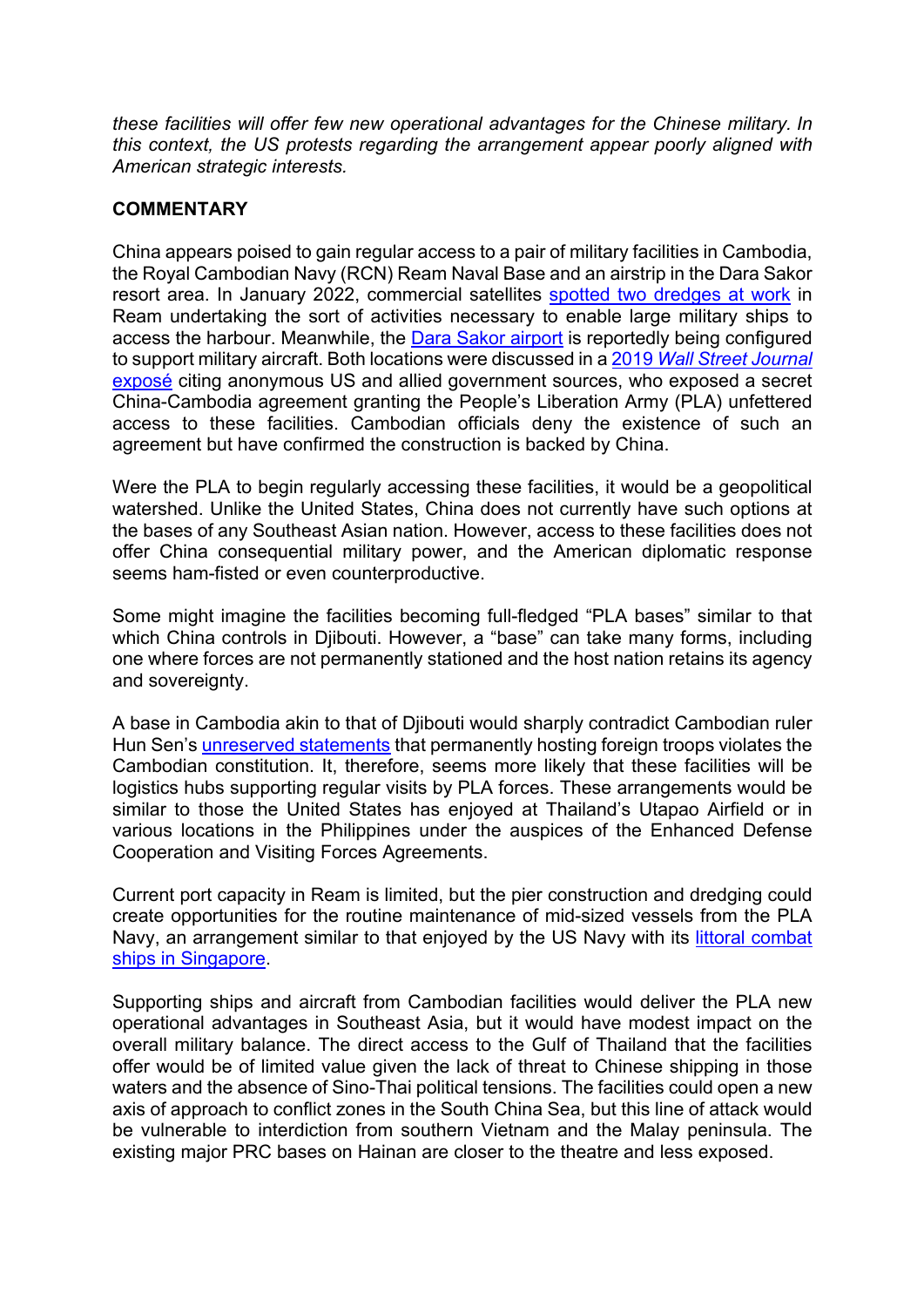Cambodian facilities could put Chinese forces on Vietnam's flank. This would trouble Hanoi, but Vietnam already contends with a deep conventional military overmatch.

### **US-Cambodia Relationship Sails into Shoal Water**

The Chinese-backed construction at Ream seems particularly troubling for Americans as it involved the demolishing of facilities built by the US Navy. This development serves as an analogy for the recent history of US-Cambodia relations. Not long ago this was a slowly growing partnership, but the United States has now been almost completely supplanted by the PRC. The story traces back to 2007, when the US Congress lifted its prohibition on assistance to the Cambodian government. In 2008, the two countries started a series of bilateral exercises known as CARAT, and US Navy Mobile Construction Battalion personnel (Seabees) began pairing with the Cambodian military to complete small-scale construction projects.

Also in 2008, China's state-controlled Union Development Group secured a 99-year lease on Dara Sakor, a huge territory that includes 20% of Cambodia's coastline. When Washington suspended the delivery of military vehicles in 2010 following Phnom Penh's deportation of Uyghur asylum seekers, Beijing stepped in to provide 257 trucks and 50,000 uniforms. As the Cambodian government steadily tightened domestic political restrictions, the United States became increasingly critical. In 2017, Hun Sen responded to American derision regarding his human rights record by suspending bilateral military engagements, including the Seabee projects.

In November 2018, the developments at Ream took centre stage in diplomatic frictions between Hun Sen and then US vice president Michael Pence. The next year, Cambodia declined US offers to renovate American-built boat maintenance facilities at Ream. Notably, the location of those facilities is now inside the zone of Chinesebacked construction work. Four months later, the United States announced new sanctions on Cambodian leaders associated with the development work at Dara Sakor, specifically linking the sanction to illegal land seizures and the "neutrality" of Cambodian military bases. With bilateral military cooperation off the table, US engagement with the Cambodian military was limited to intermittent multilateral events such as the 2019 ASEAN-US Maritime Exercise.

In stark contrast, the PLA began exercising with Cambodia in 2016, and the 2020 iteration of the annual Sino-Cambodian "Golden Dragon" military exercise was the largest partnership event the PLA has ever conducted in Southeast Asia. In October 2020 Cambodian authorities confirmed destruction of a US-Australia-funded headquarters building at Ream as part of planned upgrades.

Ream and Dara Sakor were central to 2021 events that brought the US-Cambodian relationship back to a pre-2007 low. In June, US Deputy Secretary of State Wendy Sherman visited Phnom Penh, making it one of three stops in the first visit to the region by a senior official from the Biden administration. She expressed concerns about Cambodia's human rights record, and, declaring that a "PRC military base in Cambodia would undermine its sovereignty, threaten regional security, and negatively impact US-Cambodia relations", urged Cambodia to "maintain an independent and balanced foreign policy". Less than two weeks later, the US embassy complained it had been denied full access to inspect the Ream base, and Cambodia's Ministry of Defence responded that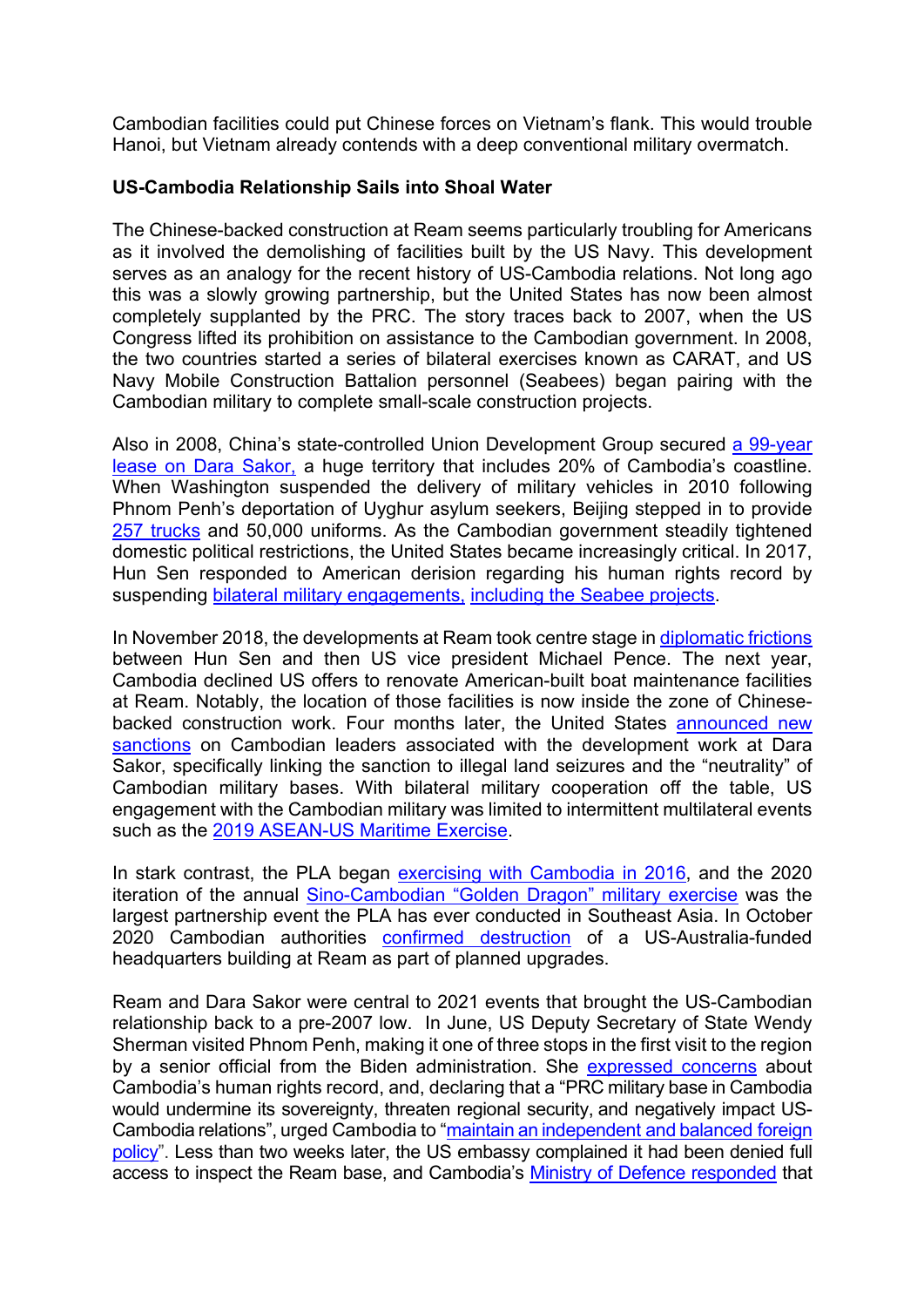the US demands violated Cambodian sovereignty and represented "hidden agendas for geopolitical gains". By the end of the year, the United States had sanctioned additional senior Cambodian leaders, including the chief of navy, for personally profiting from the Ream upgrades and imposed an arms embargo on Cambodia.

#### **Southeast Asian Watchers Evaluate the American Response**

Southeast Asian reactions to the potential PLA access to Cambodian facilities have been more poised than the American actions. While few strategic thinkers are pleased with the developments, they recognise these as a natural progression given PRC influence in Cambodia and the United States' failure to offer reasonable alternatives. They also wonder why the United States appears so concerned given the limited military value the facilities will deliver.

While most Chinese and Cambodian statements regarding the developments are seen as obscurations, American talking points also fall flat. In particular, American arguments that PLA facilities in Cambodia would turn Phnom Penh into a Chinese vassal do not reconcile with the fact that the Philippines, Thailand and Singapore all provide routine access to US forces without sacrificing their strategic autonomy. American statements, such as "any steps by the Cambodian government to invite a foreign military presence in Cambodia would threaten the coherence and centrality of the Association of Southeast Asian Nations", contradict arguments that the presence of forces from the United States and its friends are stabilising. Therefore, discussions of righteousness are quickly set aside in favour of realpolitik analysis.

Regional watchers who assume Cambodia has retained some degree of autonomy conclude that American sanctions only drive Cambodia more strongly into China's embrace. Others assume that Cambodia is already firmly entrapped by China's economic pull and therefore believe US sanctions consume diplomatic capital while having little impact one way or another on Phnom Penh.

### **Making Sense of the American Approach**

Considering that many Americans write off Cambodia as a faithful Chinese client, perhaps the sanctions are not primarily to deter other regional states from bending too far towards Beijing. If so, the approach sets up non-democratic regimes to choose between relaxing their domestic power to meet American preferences or gaining nearterm political and economic support from their northerly neighbour. All would prefer to avoid making this decision, but, if forced by these terms, are unlikely to break in the American direction.

So, given these regional dynamics, why does the United States seem so up in arms about PLA access to Cambodian facilities?

There is probably more US intelligence and strategic gamesmanship in play than is being publicly acknowledged. If so, US leaders may have good reason to hold back on details. On the other hand, without transparency, the American approach appears sea blind and clumsy. In fact, for many regional observers, the United States seems to be simply flailing about to compensate for its relative loss of geopolitical influence.